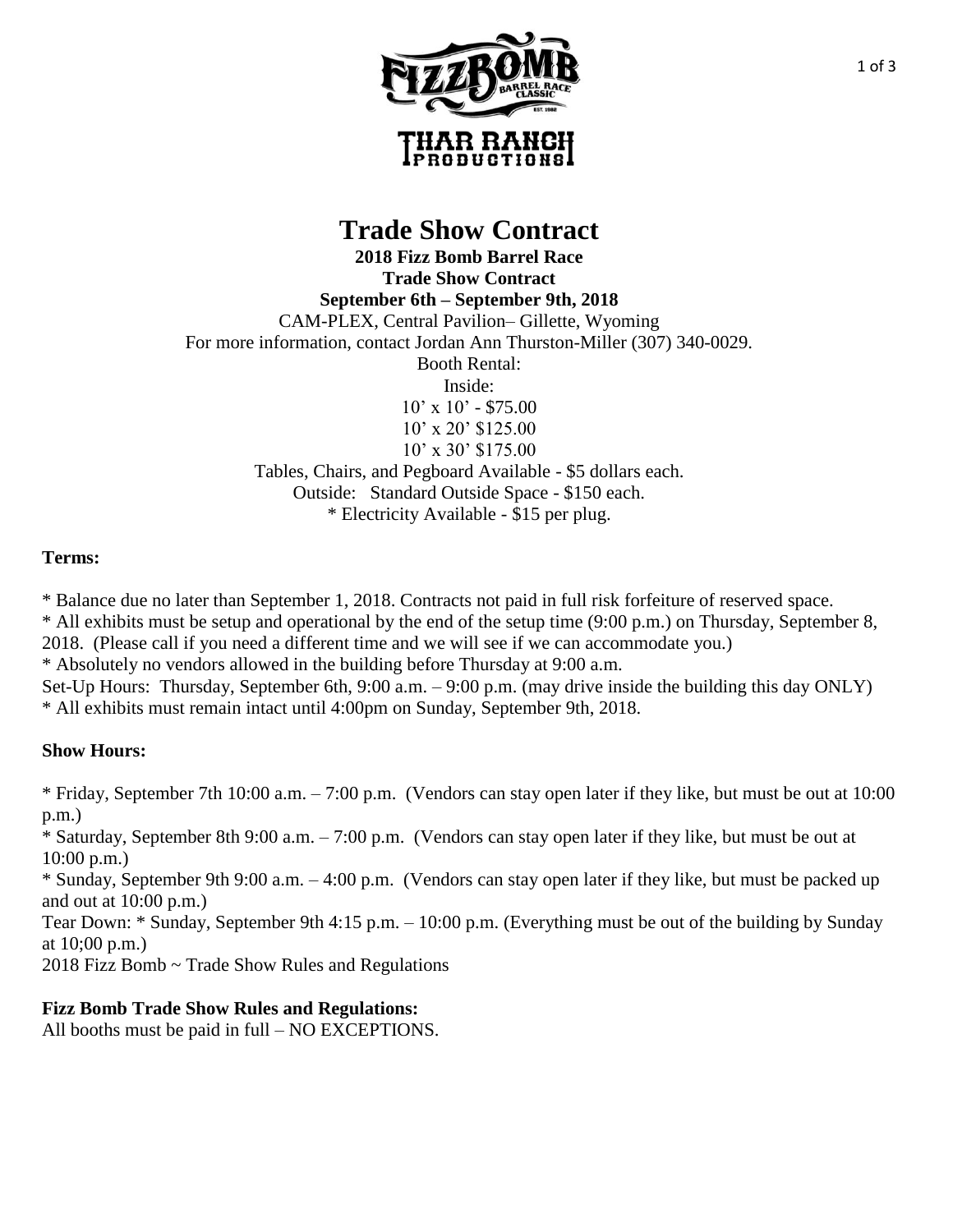

Set-up and driving in the building  $\sim$  Exhibitors may drive their vehicles/trailers inside the Central Pavilion to unload only on Thursday, September 6th, 2018, 9 a.m. to 9 p.m. ABSOLUTELY NO VEHICLES OR TRAILERS WILL BE ALLOWED IN THE Central Pavilion AT ANY OTHER TIME. Exhibitors will be allowed to drive their vehicles/trailers inside the Central Pavilion at the end of the show for tear down on Sunday, September 9th, 2018 after 4:15 p.m. Exhibitor is responsible for providing all necessary setup equipment and labor (i.e. duct tape, extension cords, etc.). Vendors are only allowed to use Blue Painters Tape on any Cam-Plex property. The Fizz Bomb Trade Office will not be responsible to find any laborers.

Liability and Indemnification ~ Exhibitor warrants by authorized signature on Trade Show Contract that Campbell County, CAM-PLEX and the Fizz Bomb Board, its board members, staff and sponsors are not responsible for any injury, loss, theft or damage which may occur to the exhibitor, his employees or his property from any cause whatsoever, nor for mail sent to CAM-PLEX. The exhibitor expressly releases Campbell County, CAM-PLEX and the Fizz Bomb Board, its board members, staff and sponsors from any and all claims for loss, theft, damage or injury.

Security ~ Security will be not be provided for the booths, Thursday, Friday, Saturday, and Sunday night. All property of an exhibitor is understood to remain in the exhibitors care, custody and control in transit to or from or within the confines of show grounds. The safety of exhibitor's property is not guaranteed by the Fizz Bomb, exhibitors are encouraged to use discretion when leaving valuables. Exhibits must be removed by 10 p.m., Sunday, September 9th, 2018.

Refunds~ No refunds of payments will be made on cancelled contracts after September 3rd, 2018. Payments on the space cancelled prior to September 3rd, 2018 will be refunded only if space is resold. No Exclusivity of Product/Service ~ The Fizz Bomb Board does not guarantee exhibitors exclusivity of product or service. Acceptance of the Trade Show Contract, the presence of a product or service at the Fizz Bomb does not imply its approval to the exclusion of other products, equipment, or services.

Rights of management if show is not held ~ The Fizz Bomb is not liable for any damages or expenses incurred by exhibitors should show be delayed, interrupted, or not held as scheduled.

Display Vehicles ~ Liquid - or gas – fueled vehicles, RVs, tractors, boats, or other motor craft must have fuel tanks with factory designed gas caps and a minimum amount of fuel while on display in any CAM- PLEX facility per fire code regulations. No fueling or defueling of any fuel tank is allowed while vehicle is inside a CAM-PLEX facility.

Internet Service ~ Free WIFI service is provided.

Food ~ Exhibitors selling or giving away food items may not compete with concessionaires without receiving approval from the Trade Show Coordinator. Drinks of any type may only be sold by approved concessionaires. Exhibitors selling or giving away food and concessionaires are required to obtain and display a food permit. Food permits can be obtained by calling the Wyoming Dept. of Agriculture at 307.686.8036 or email devans2@state.wy.us No walking concessions will be allowed.

Contracts ~ All Exhibitors must have a fully negotiated contract. The Fizz Bomb reserves the right to determine the final location of any exhibit. Exhibitors are prohibited from assigning, subletting, or transferring space allotted to them.